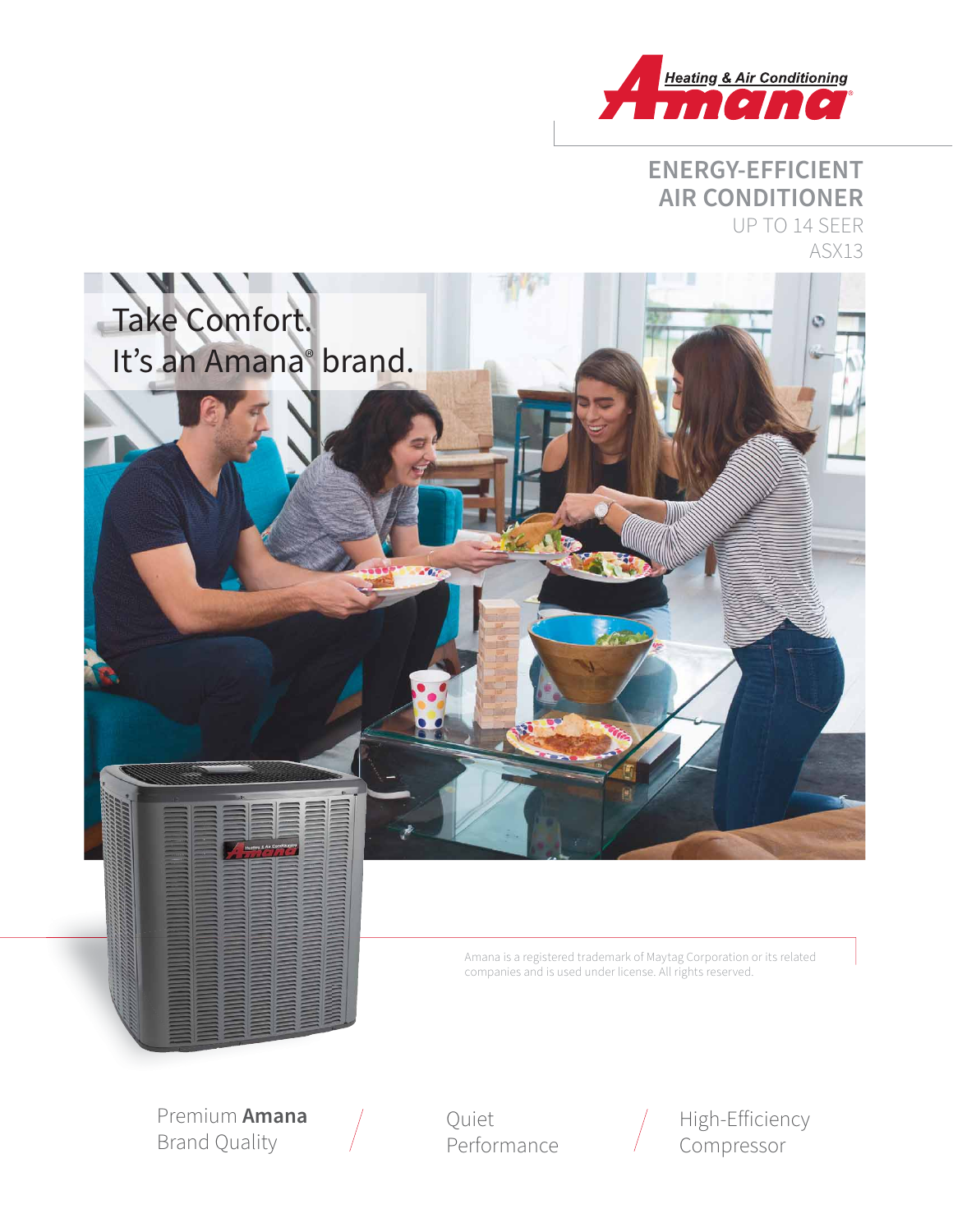**ENERGY-EFFICIENT AIR CONDITIONER**

ASX13 | UP TO 14 SEER



#### **Copeland® CoreSense Diagnostics**

Constantly monitoring the performance of your **Amana** brand air conditioner, this advanced diagnostics system provides insight for accurate troubleshooting and quick diagnosis and repairs. Using the compressor as a sensor, CoreSense Diagnostics delivers active protection and will proactively shut the system down should it detect conditions that could damage to compressor. As a result, catastrophic failures and extensive, costly repairs are often avoided.



#### **Quiet Performance**

You can be assured that your **Amana** brand air conditioner will provide you with quiet operation. To minimize operating sounds, we've acoustically engineered our systems with enhancements such as a specially designed sound-control top.



#### **Energy Efficiency**

Energy efficiency equates to cost savings. Your **Amana** brand ASX13 Air Conditioner offers up to 14 SEER energy-efficiency performance.

"SEER" stands for Seasonal Energy Efficiency Ratio, a measure used by the U.S. Department of Energy to rate the cooling efficiency of air conditioners and heat pumps. The higher the SEER, the greater the efficiency—and the lower the operating cost. Compared to lower SEER units found in many homes, am **Amana** brand ASX13 Air Conditioner can provide significant savings on your electric bill.

## How the **Amana®** brand makes your decision easier Distinguishing features:

The purchase of an indoor comfort system is not one to be taken lightly. However, it's one you can make with an air of confidence when you consider all that distinguishes the venerable **Amana** brand.

#### Comforting craftsmanship

Innovative engineering, world-class manufacturing processes and the relentless drive to ensure each unit lives up to our uncompromising standards — these attributes define the **Amana** brand and result in the premium performance homeowners have come to expect from an American legend. Assembled in facilities in Texas, **Amana** brand products are built to last and last and last.

#### Confidence-inspiring compressor

With **Amana** brand air conditioners, your comfort and savings start with a high-efficiency compressor designed to provide years of reliable cooling comfort. The compressor is complemented by our durable, high-efficiency condensing coil, which is made with corrugated aluminum fins and refrigeration-grade copper tubing.

#### The security of the **Amana**  brand's amazing limited warranty\*

To truly seal the deal, an **Amana** brand ASX13 Air Conditioner is backed by an industry-leading limited warranty\*. In fact, all **Amana** brand air conditioners feature a 10-Year Parts Limited Warranty\*. The longevity of premium **Amana**brand products combined with this excellent warranty\* coverage offers you a level of purchase protection that's the stuff of legend.

#### **LIMITED WARRANTY\* PROTECTION**



\* Complete warranty details available from your local dealer or at www.amana-hac.com. To receive the 2-Year Unit Replacement Limited Warranty and 10-Year Parts Limited Warranty, online registration must be completed within 60 days of installation. Online registration is not required in California or Quebec.

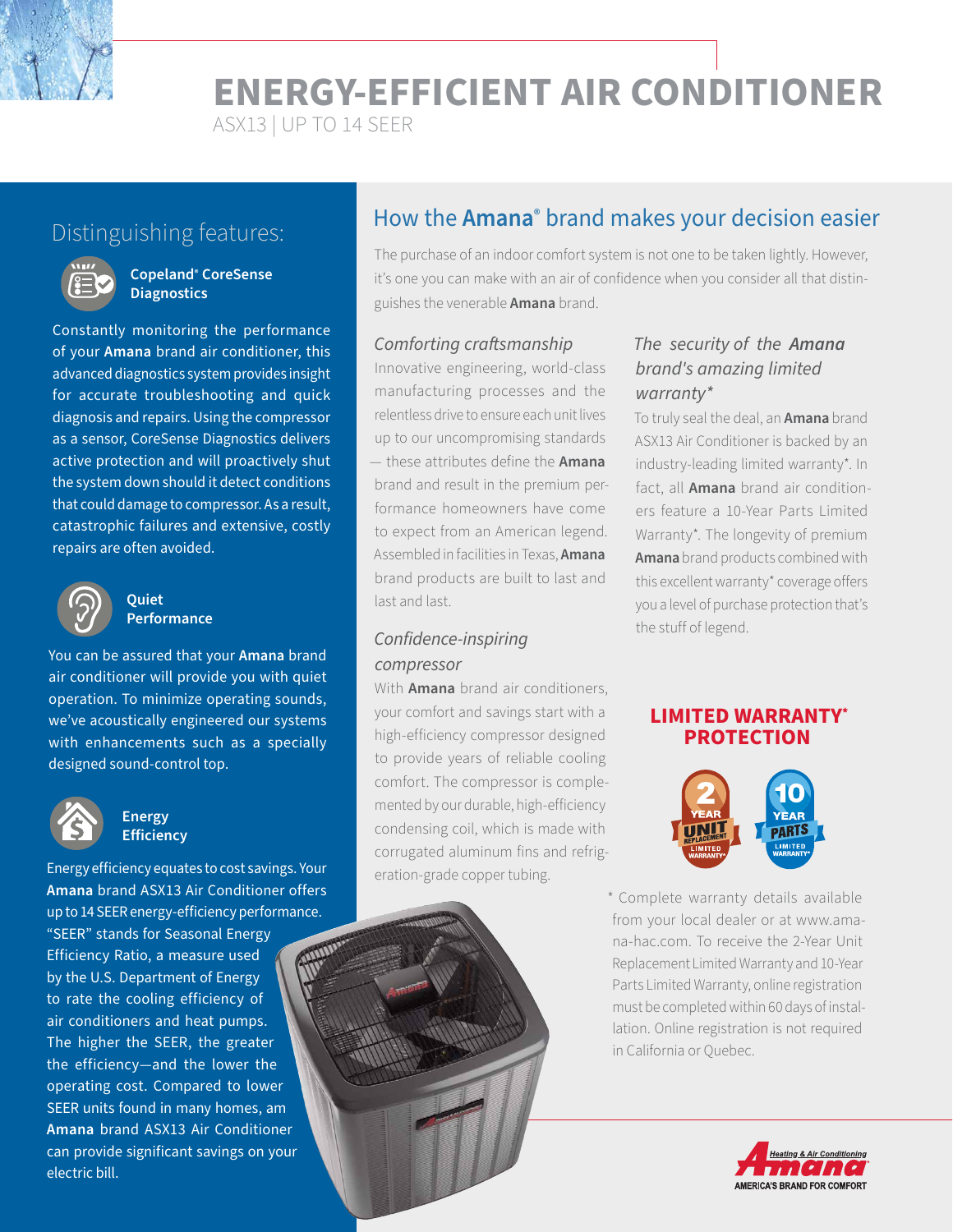

### The **Amana®** brand ASX13 Energy-Efficient Air Conditioner advantages:

- $\blacktriangleright$  High-Efficiency Compressor Designed to provide years of reliable cooling comfort, it provides up to 14 SEER cooling performance for lower energy bills compared to lower SEER compressors.
- $\bullet$  Single-Speed Condenser Fan Motor With advanced fan design, it provides dependable, quiet airflow across the condensing coil.
- LCopeland® ComfortAlert™ Diagnostics Advanced diagnostics constantly monitor your air conditioner system, reducing failures and pinpointing trouble spots for a fast fix.
- LEfficient Cooling Capacity Five millimeter, refrigeration-grade premium copper tubing and aluminum fin condenser coil configuration deliver outstanding heat transfer properties with R-410A refrigerant.
- $\bullet$  Factory-Installed Inline Filter Drier Protects the refrigerant system from dirt and moisture for longer service life compared to a unit without a filter drier.
- $\bullet$  Quiet Operation Acoustically engineered, highdensity sound control blanket helps to reduce noise levels compared to units without sound blankets for years of quiet comfort.
- $\blacktriangleright$  Heavy-Gauge Galvanized Steel Enclosure with Sound-Control Top – With advanced fan design, it provides dependable, quiet airflow across the condensing coil.

#### **EXTENDED SERVICE PLANS AVAILABLE**

For even greater peace of mind, ask your dealer or visit our website at www.amana-hac.com for more details about Asure<sup>sM</sup>, an affordable Parts and/or Labor Extended Service Plan for your entire **Amana**  brand HVAC system.

#### A legacy of comfort The impeccable reputation of an American original

**Amana** brand heating and cooling systems are a part of the enduring legacy of one of America's most recognized and respected brands. Originating eight decades ago in Amana, Iowa, the brand is synonymous with long-lasting, premium quality products — from home appliances to heating and air conditioning equipment. Chances are, you and generations before you have enjoyed the dependable performance and longevity the **Amana** brand continues to deliver.